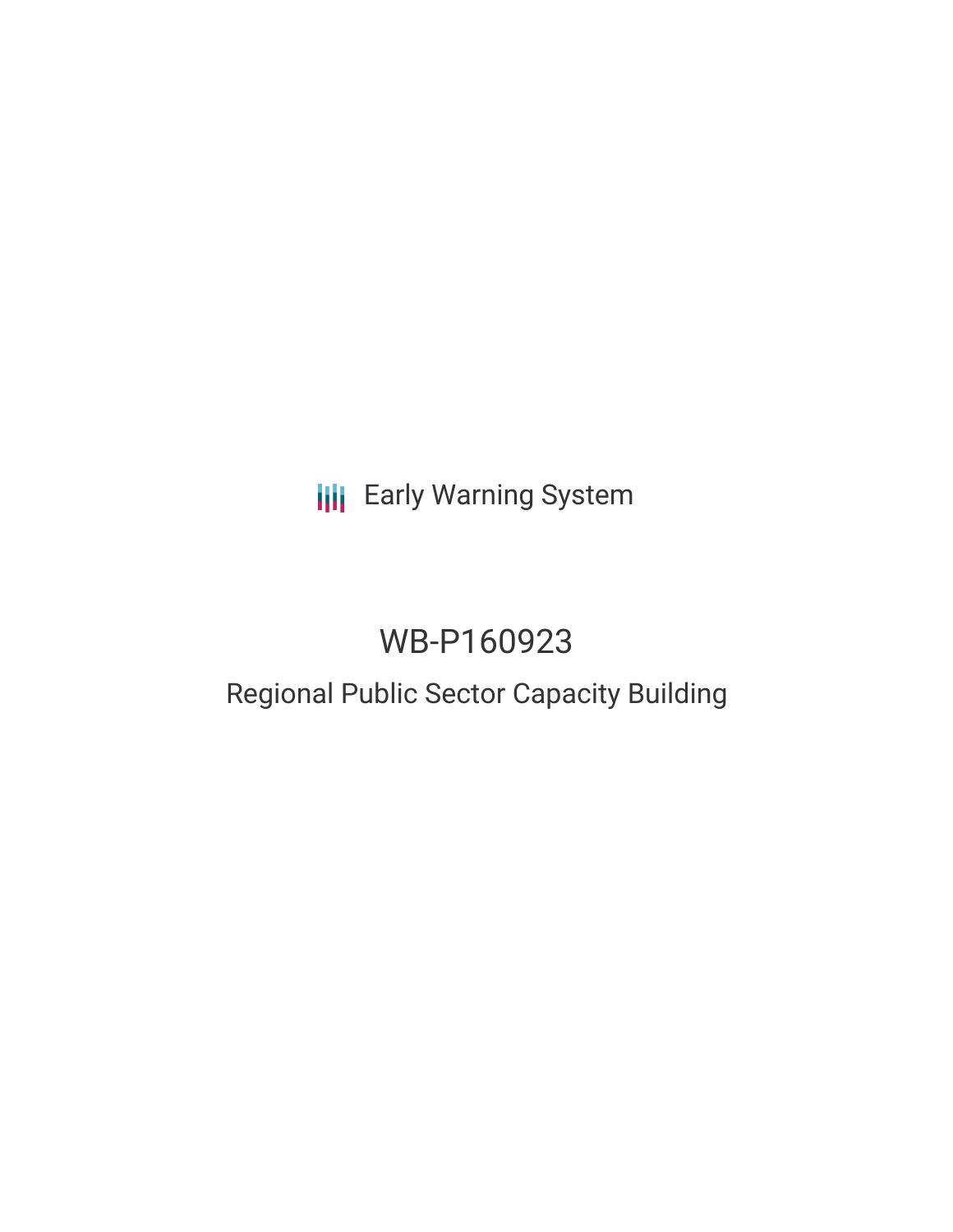

#### **Quick Facts**

| World Bank (WB)                                                           |
|---------------------------------------------------------------------------|
| Proposed                                                                  |
|                                                                           |
| 2018-03-29                                                                |
| New Partnership for Africa's Development Planning and Coordinating Agency |
| Education and Health, Law and Government                                  |
| \$30.00 million                                                           |
| \$30.00 million                                                           |
|                                                                           |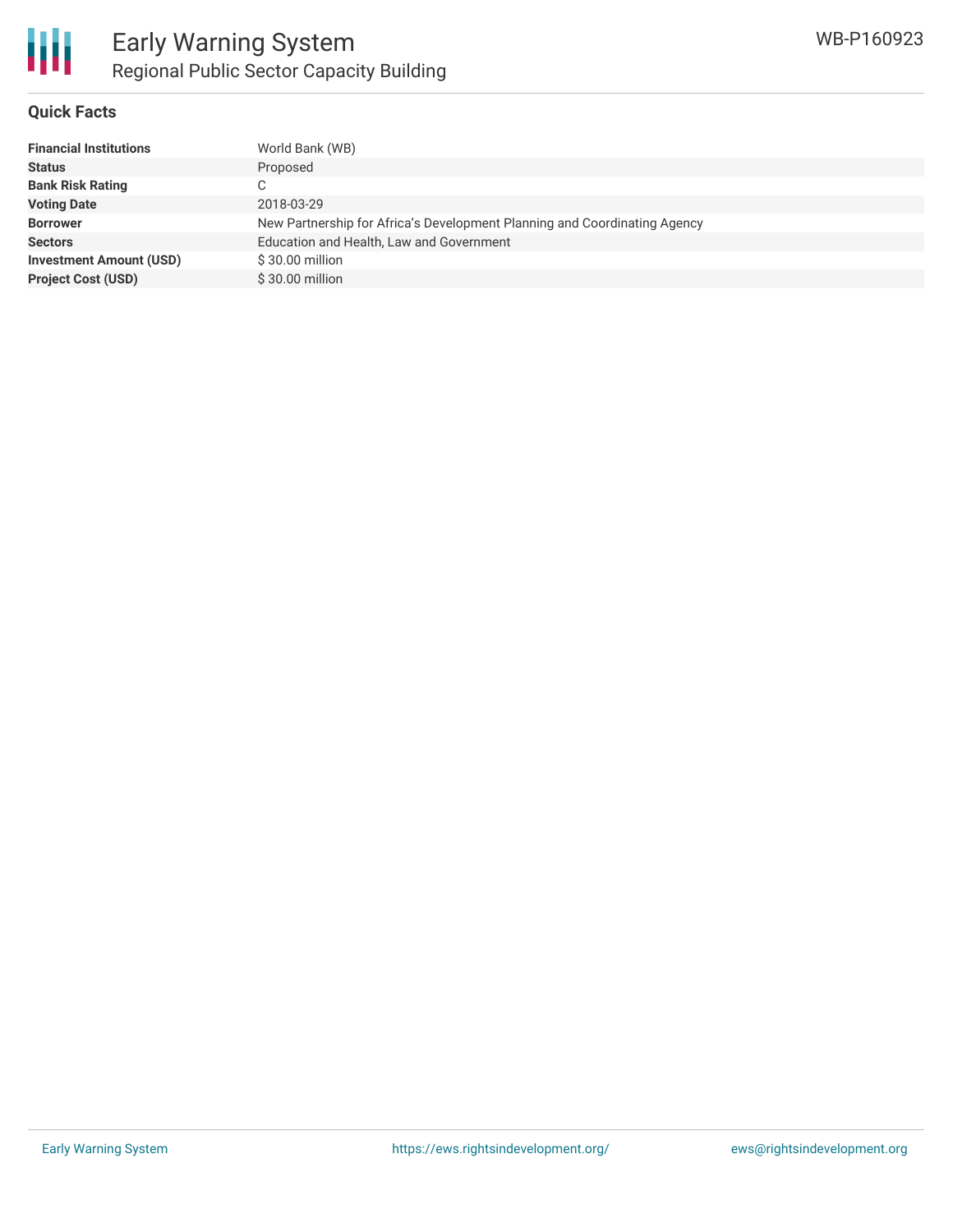



#### **Project Description**

The project development objective (PDO) is to strengthen, through regional cooperative networks and public goods, the capacity of select schools and institutes of public administration (SIPAs) to build public sector leadership and management capacity.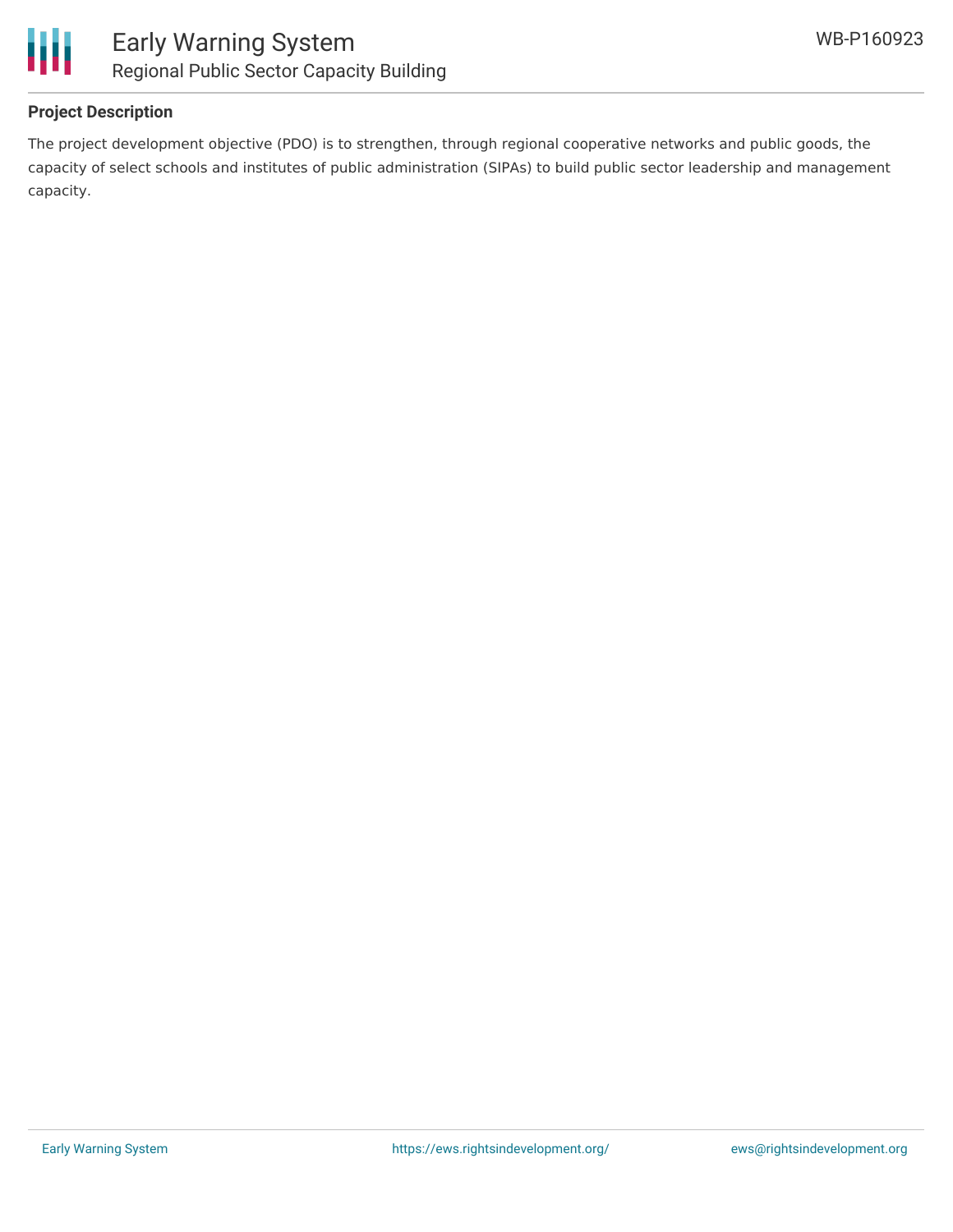

#### **Investment Description**

World Bank (WB)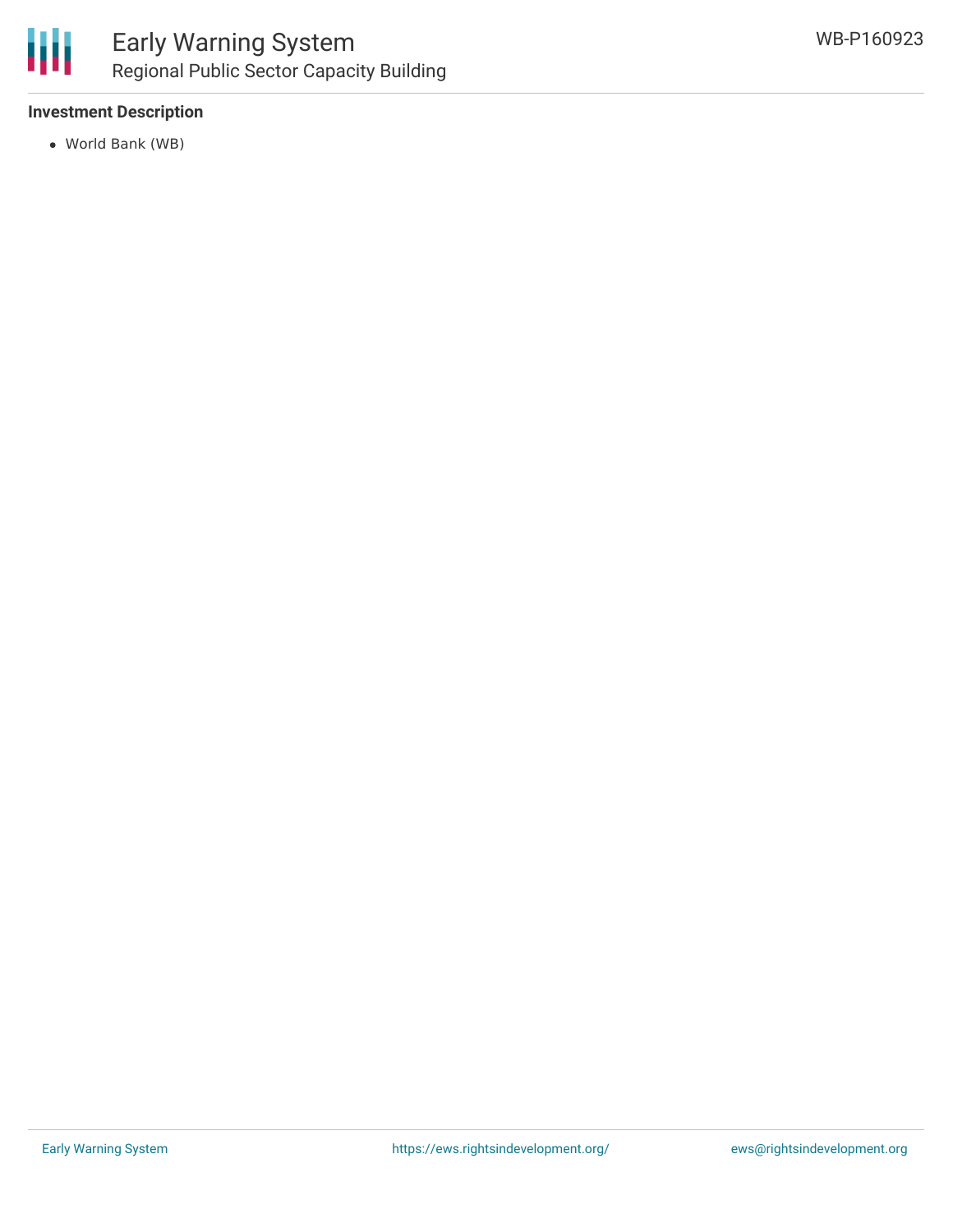

#### **Contact Information**

New Partnership for Africa's Development Planning and Coordinating Agency Ibrahim Assane Mayaki Chief Executive Officer info@nepad.org

ACCOUNTABILITY MECHANISM OF WORLD BANK

The World Bank Inspection Panel is the independent complaint mechanism and fact-finding body for people who believe they are likely to be, or have been, adversely affected by a World Bank-financed project. If you submit a complaint to the Inspection Panel, they may investigate to assess whether the World Bank is following its own policies and procedures for preventing harm to people or the environment. You can contact the Inspection Panel or submit a complaint by emailing ipanel@worldbank.org. You can learn more about the Inspection Panel and how to file a complaint at:

http://ewebapps.worldbank.org/apps/ip/Pages/Home.aspx.